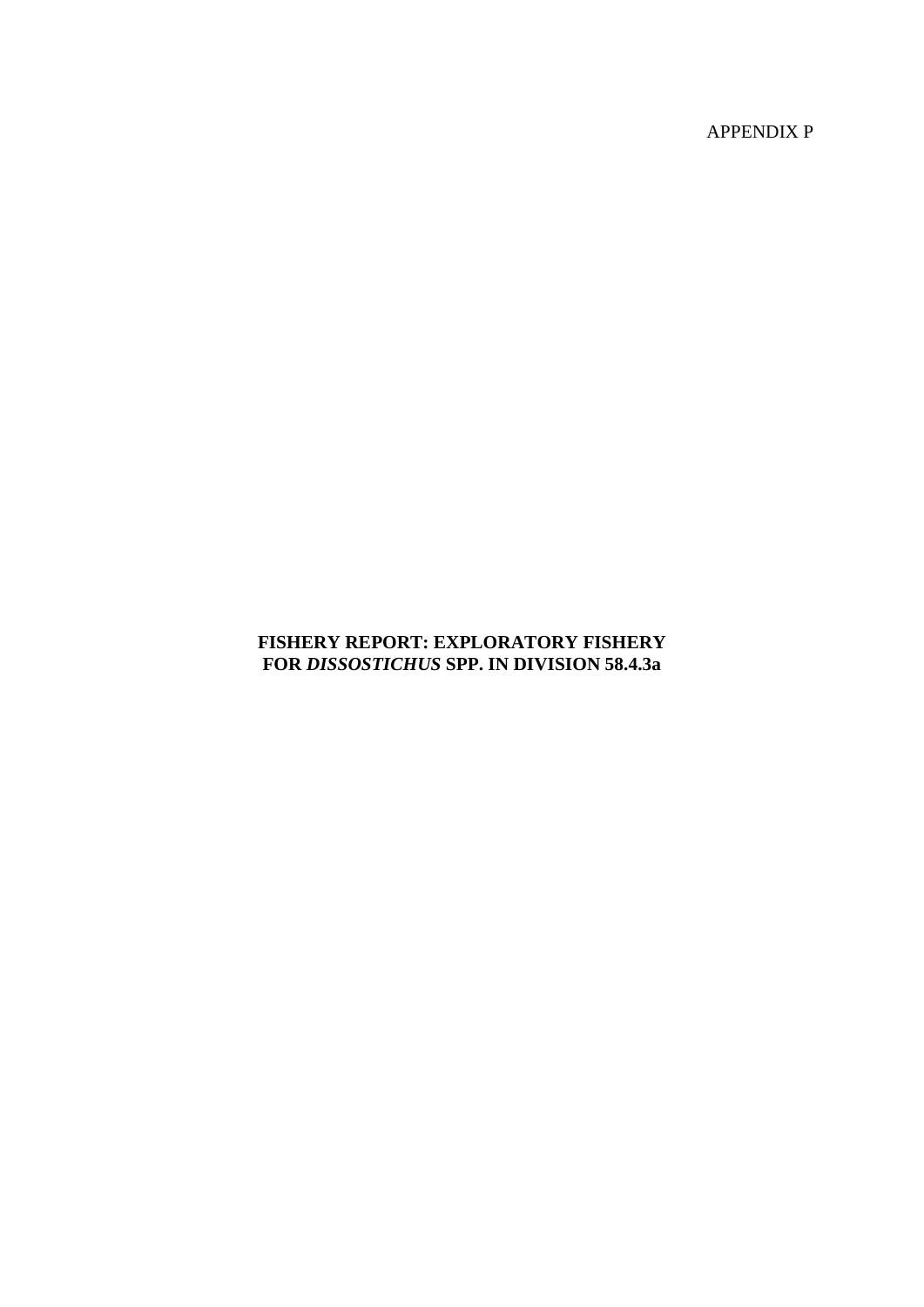# **CONTENTS**

|                                                   | $\mathbf{1}$   |
|---------------------------------------------------|----------------|
|                                                   | $\overline{2}$ |
|                                                   | $\overline{2}$ |
|                                                   | $\overline{2}$ |
|                                                   | 3              |
|                                                   |                |
|                                                   | 3              |
|                                                   | 3              |
|                                                   | 6              |
|                                                   | 6              |
|                                                   |                |
|                                                   | $\overline{7}$ |
|                                                   | $\tau$         |
| 5.2 Assessment of impacts on affected populations | 7              |
|                                                   | 7              |
|                                                   | 7              |
|                                                   | 8              |
|                                                   | 8              |
|                                                   | 8              |
|                                                   | 9              |
|                                                   |                |
|                                                   | 9              |
|                                                   | 9              |
|                                                   | 9              |
|                                                   |                |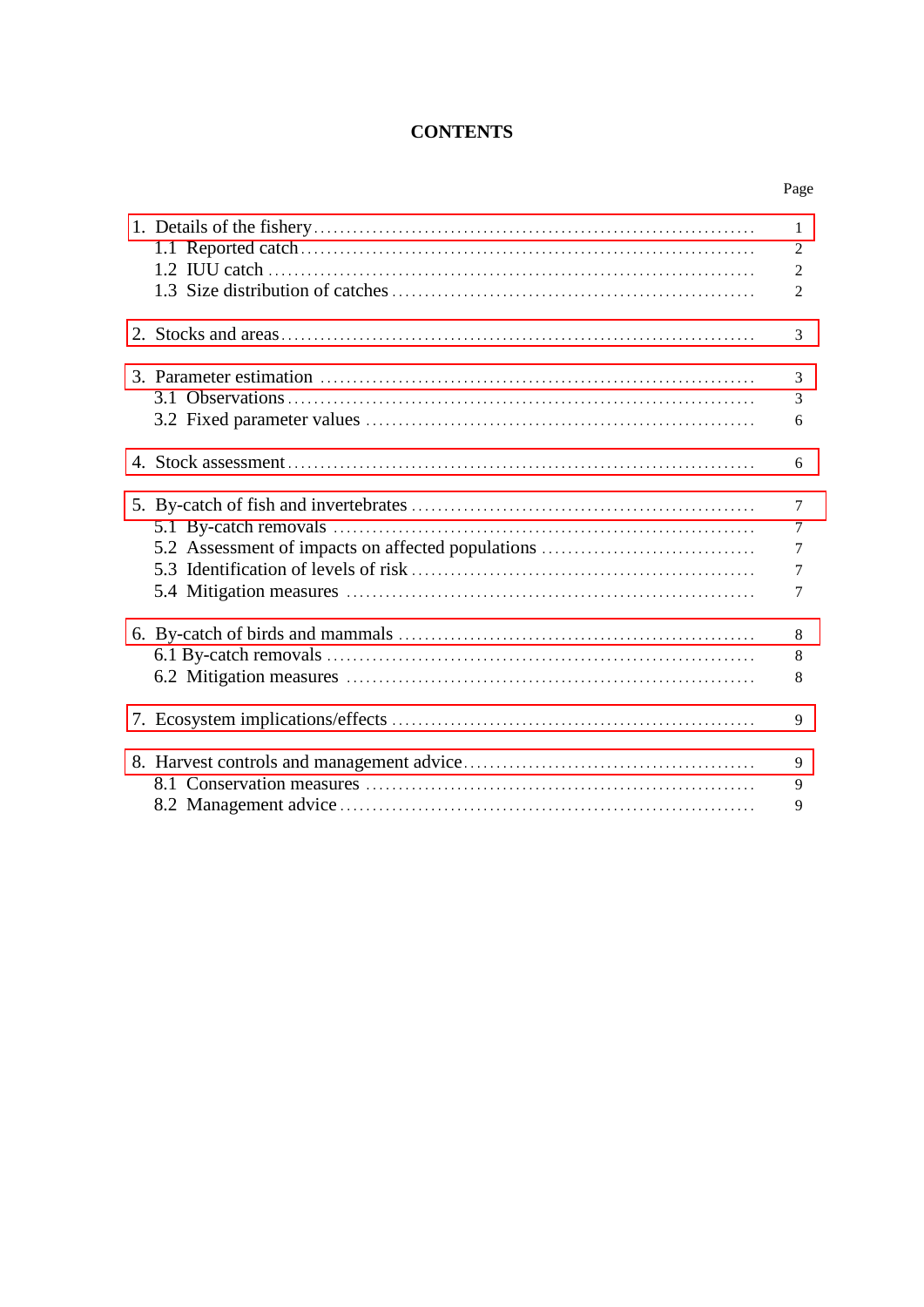# **FISHERY REPORT: EXPLORATORY FISHERY FOR**  *DISSOSTICHUS* **SPP. IN DIVISION 58.4.3a**

# <span id="page-2-0"></span>**1. Details of the fishery**

The longline fishery for *Dissostichus* spp. in Division 58.4.3 began as a new fishery in 1996/97 (CM 113/XV). Following the Commission's decision that high levels of IUU fishing for *Dissostichus* spp. in the Convention Area had rendered it unrealistic to consider this fishery as 'new' (CCAMLR-XVIII, paragraph 10.14), and renewed interest in this fishery, the fishery was reclassified as exploratory in 2000. That year, the Commission agreed on four exploratory fisheries for *Dissostichus* spp. in this region in 2000/01: exploratory trawl fisheries on BANZARE Bank (CM 203/XIX) and Elan Bank (CM 205/XIX); and exploratory longline fisheries outside areas of national jurisdiction on BANZARE Bank (CM 204/XIX) and Elan Bank (CM 206/XIX).

2. In 2001, the boundaries of Division 58.4.3 were rearranged on the basis of ecological considerations, and two new divisions were formed: Division 58.4.3a (Elan Bank) and Division 58.4.3b (BANZARE Bank) (see Figure 1). The Commission agreed to exploratory fisheries for *Dissostichus* spp. in each of these new divisions, outside areas of national jurisdiction.

3. In 2010/11, the exploratory fishery for *Dissostichus* spp. in Division 58.4.3a was limited to one Japanese vessel using longlines only (CM 41-06). The precautionary catch limit for *Dissostichus* spp. was limited to 86 tonnes. The catch limits for by-catch species were defined in CM 33-03. The fishing season was from 1 May to 31 August 2011. Fishing was permitted outside the prescribed season provided that each vessel demonstrated its capacity to comply with the requirements for longline weighting outlined in CM 24-02. Environmental protection in this fishery is regulated by CMs 22-06, 22-07, 22-08 and 26-01.

4. Three Members (France, Japan and South Africa) and a total of three vessels notified their intention to participate in the exploratory fishery for *Dissostichus* spp. in Division 58.4.3a in 2011/12 and the Working Group recommended the existing limits for this fishery be retained in 2011/12.



Figure 1: General map of Division 58.4.3a (Elan Bank). This division consists of a single SSRU.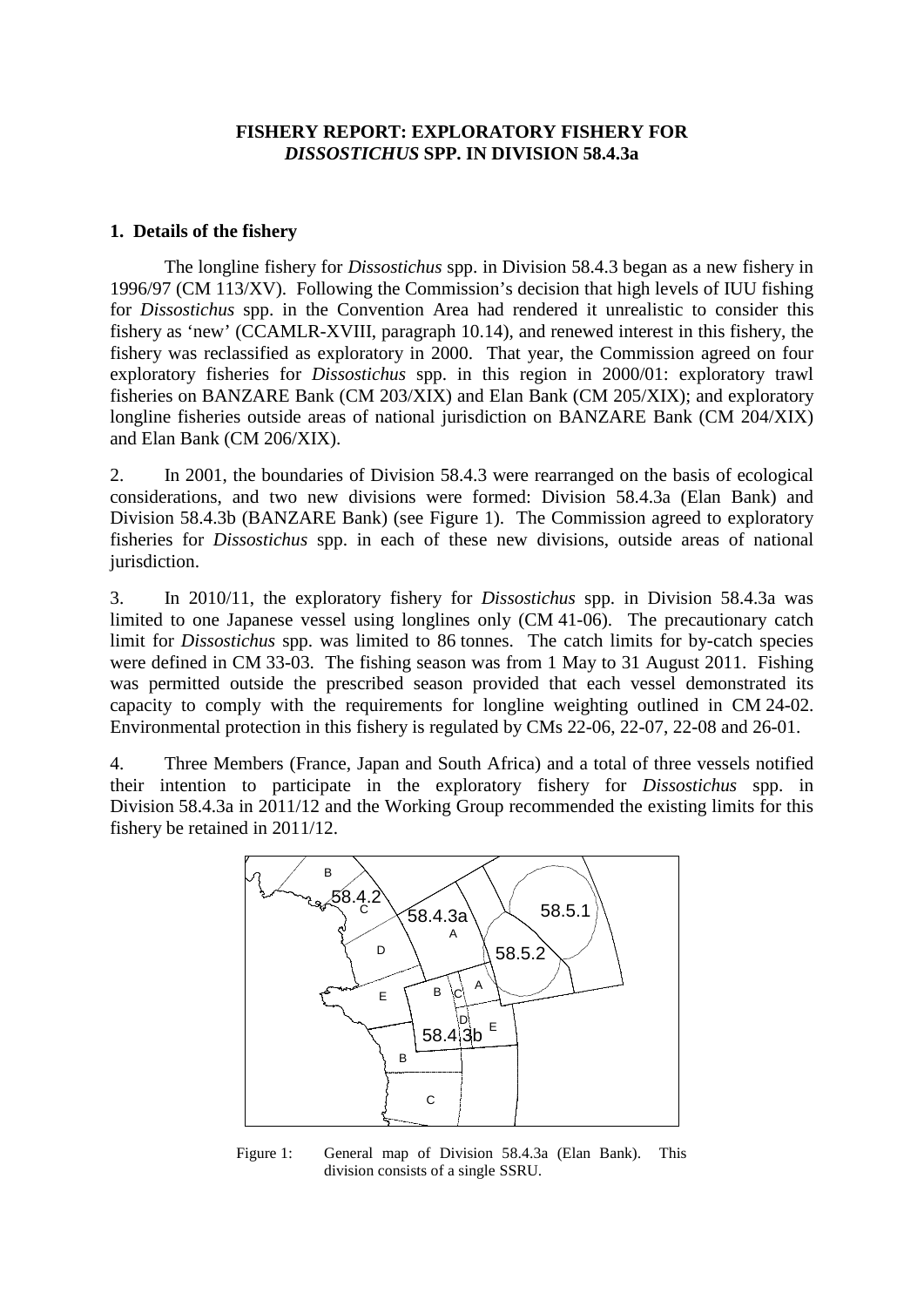# **1.1 Reported catch**

5. Licensed longline vessels have fished the exploratory fishery for *Dissostichus* spp. in Division 58.4.3a since 2004/05, and the target species is *D. eleginoides* (Table 1). In 2010/11, one vessel fished and reported a total catch of 4 tonnes of *D. eleginoides* (Table 1, Figure 1).

Table 1: Catch history for *Dissostichus* spp. in Division 58.4.3a (source: STATLANT data for past seasons, and catch and effort reports for current season, WG-FSA-11/10 and past reports for IUU catch).

| Season  | Regulated fishery                        |            |             |                                 |                  |          |          | Total    |
|---------|------------------------------------------|------------|-------------|---------------------------------|------------------|----------|----------|----------|
|         | Effort                                   |            |             | Dissostichus spp.               | <b>IUU</b> catch | removals |          |          |
|         | (number of vessels)<br>Limit<br>Reported |            | Catch limit | Reported catch (tonnes)         |                  |          | (tonnes) | (tonnes) |
|         |                                          |            | (tonnes)    | D. eleginoides D. mawsoni Total |                  |          |          |          |
| 2003/04 | 6                                        | 0          | 250         | 0                               |                  | 0        |          |          |
| 2004/05 | 3                                        |            | 250         | 97                              | Q                | 105      | 98       | 203      |
| 2005/06 | 4                                        |            | 250         | 88                              |                  | 89       | 0        | 89       |
| 2006/07 | 3                                        |            | 250         |                                 |                  | 4        | 0        |          |
| 2007/08 |                                          |            | 250         |                                 |                  | 9        |          |          |
| 2008/09 |                                          |            | 86          | 31                              |                  | 31       |          | 31       |
| 2009/10 | 3                                        | No fishing | 86          |                                 |                  | 0        | 0        |          |
| 2010/11 |                                          |            | 86          |                                 |                  |          | ∗        |          |

\* Not estimated

# **1.2 IUU catch**

6. Information on IUU fishing indicated that approximately 98 tonnes of *Dissostichus* spp. were taken during IUU fishing in Division 58.4.3a in 2004/05, and there have been no further reports of sightings or landings related to IUU fishing (Table 1). The IUU catch of *Dissostichus* spp. in 2010/11 was not estimated (SC-CAMLR-XXIX paragraph 6.5).

# **1.3 Size distribution of catches**

7. Most *D. eleginoides* caught in the fishery ranged from 50 to 150 cm in length (Figure 2). A bimodal distribution was observed in 2004/05, 2005/06 and 2006/07, with broad modes at approximately 50–80 and 90–130 cm. In 2007/08, a single mode was observed, at approximately 50–80 cm. In 2008/09 and 2010/11, there was a broad mode at approximately 70–130 cm.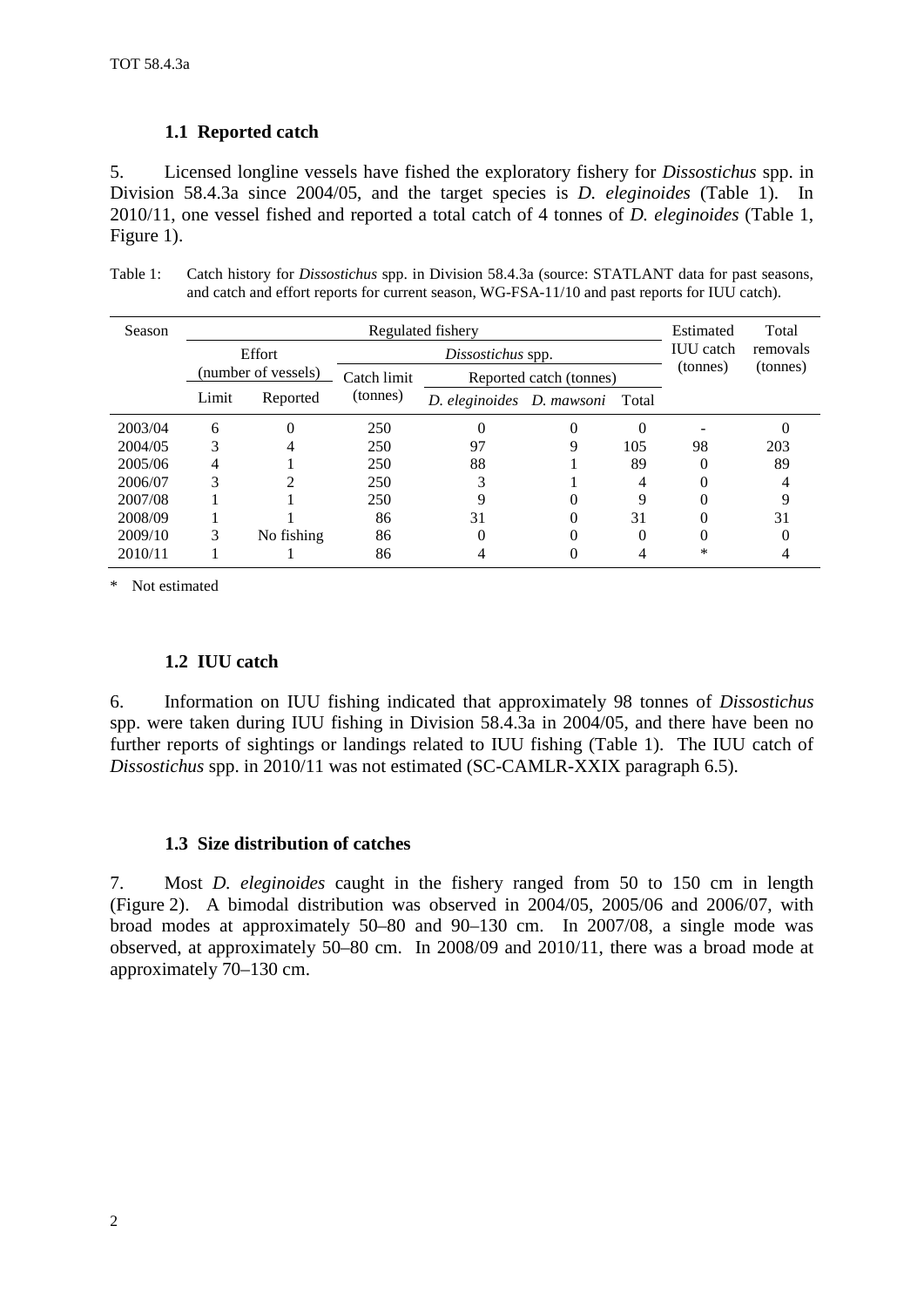<span id="page-4-0"></span>

Weighted Frequency (proportion of the catch)

Figure 2: Catch-weighted length frequencies for *Dissostichus eleginoides* in Division 58.4.3a (source: observer and finescale data).

# **2. Stocks and areas**

8. No data are available on the stock structure of fish in this fishery.

# **3. Parameter estimation**

# **3.1 Observations**

9. Vessels operating in this fishery are required to conduct fishery-based research in accordance with CM 41-01. This includes the collection of detailed catch, effort and biological data (Annex 41-01/A), the setting of research lines (Annex 41-01/B) and participation in the tagging program (Annex 41-01/C).

10. Vessels, on first entry into an SSRU, are required to make 10 research longline hauls. The requirement for a further 10 research hauls during the course of fishing was removed in 2008 and since 2008/09 the starting position of research hauls has been allocated by the Secretariat. The number of research hauls reported in fine-scale data are summarised in Table 2.

11. Vessels are also required to tag and release *Dissostichus* spp. at a rate of three fish per tonne of green weight caught and a limit of 500 fish tagged per vessel applied until the end of 2006/07; the required tagging rate prior to 2007/08 was one fish per tonne of green weight caught. A total of 480 *D. eleginoides* have been tagged and released and 10 fish have been recaptured in that division (Table 3, Figure 3).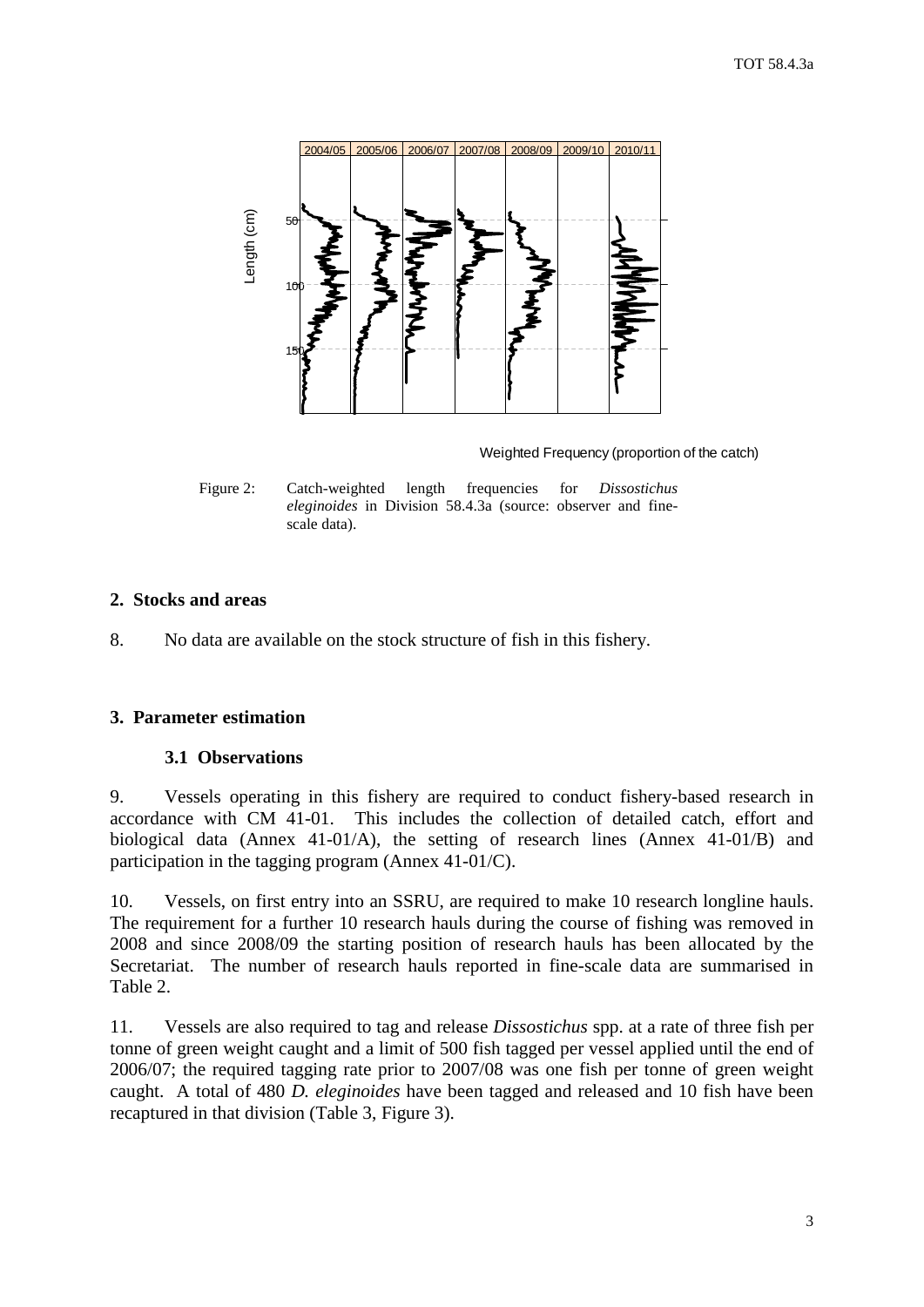| Season  | <b>Flag State</b>  | Vessel name        |    | Number of hauls |       |
|---------|--------------------|--------------------|----|-----------------|-------|
|         |                    |                    | R  | C               | Total |
| 2004/05 | Australia          | Avro Chieftain     | 10 |                 | 10    |
|         | Korea, Republic of | Bonanza No. 707    | 10 | 10              | 20    |
|         | Spain              | Arnela             | 20 | 6               | 26    |
|         |                    | Galaecia           | 34 | 79              | 113   |
| 2005/06 | Spain              | Galaecia           | 33 | 95              | 128   |
| 2006/07 | Japan              | Shinsei Maru No. 3 | 12 | 4               | 16    |
|         | Spain              | Tronio             | 20 | 4               | 24    |
| 2007/08 | Uruguay            | <i>Banzare</i>     | 8  | 5               | 13    |
| 2008/09 | Japan              | Shinsei Maru No. 3 | 10 | 49              | 59    |
| 2009/10 | No fishing         |                    |    |                 |       |
| 2010/11 | Japan              | Shinsei Maru No. 3 | 9  | 0               | 9     |

Table 2: Research (R) and commercial (C) longline hauls reported by vessels operating in the exploratory fishery for *Dissostichus* spp. in Division 58.4.3a (source: fine-scale data).

- Table 3: Number of individuals of *Dissostichus* spp. tagged and released (a) and tagging rates (b) reported by vessels operating in the exploratory fishery for *Dissostichus* spp. in Division 58.4.3a since 2006/07, and total number of tagged fish released and recaptured (c). (Source: observer data and catch and effort reports)
- (a) Number of individuals of *Dissostichus* spp. tagged and released. The number of *D. eleginoides* is indicated in brackets.

| <b>Flag State</b> | Vessel name                    |          |         | Season    |         |            |
|-------------------|--------------------------------|----------|---------|-----------|---------|------------|
|                   |                                | 2006/07  | 2007/08 | 2008/09   | 2009/10 | 2010/11    |
| Japan<br>Spain    | Shinsei Maru No. 3<br>Galaecia | (4)<br>4 |         | 113 (113) |         | (14)<br>14 |
|                   | Tronio                         | 5(5)     |         |           |         |            |
| Uruguay           | <i>Banzare</i>                 |          | 41 (41) |           |         |            |

(b) Tagging rate (number of fish tagged per tonne of green weight caught) of *Dissostichus* spp.

| <b>Flag State</b> | Vessel name                    |         |         | Season  |         |         |
|-------------------|--------------------------------|---------|---------|---------|---------|---------|
|                   |                                | 2006/07 | 2007/08 | 2008/09 | 2009/10 | 2010/11 |
| Japan<br>Spain    | Shinsei Maru No. 3<br>Galaecia | 1.8     |         | 3.7     |         | 3.9     |
|                   | <i>Tronio</i>                  | 2.2     |         |         |         |         |
| Uruguay           | <i>Banzare</i>                 |         | 4.7     |         |         |         |
| Required rate     |                                |         |         |         |         |         |

(c) Total number of tagged *Dissostichus* spp. released and recaptured in Division 58.4.3a.

| Season  |                                       | Number tagged and released |                | Number recaptured |       |                |
|---------|---------------------------------------|----------------------------|----------------|-------------------|-------|----------------|
|         | Total<br>D. eleginoides<br>D. mawsoni |                            | D. eleginoides | D. mawsoni        | Total |                |
| 2004/05 | 199                                   | 0                          | 199            |                   |       |                |
| 2005/06 | 104                                   | 0                          | 104            | 6                 |       | 6              |
| 2006/07 | 9                                     | 0                          |                |                   |       |                |
| 2007/08 | 41                                    | 0                          | 41             | っ                 |       | $\mathfrak{D}$ |
| 2008/09 | 113                                   | 0                          | 113            |                   |       | 2              |
| 2009/10 |                                       |                            | No fishing     |                   |       |                |
| 2010/11 | 14                                    | 0                          | 14             |                   |       |                |
| Total   | 480                                   | 0                          | 480            | 10                |       | 10             |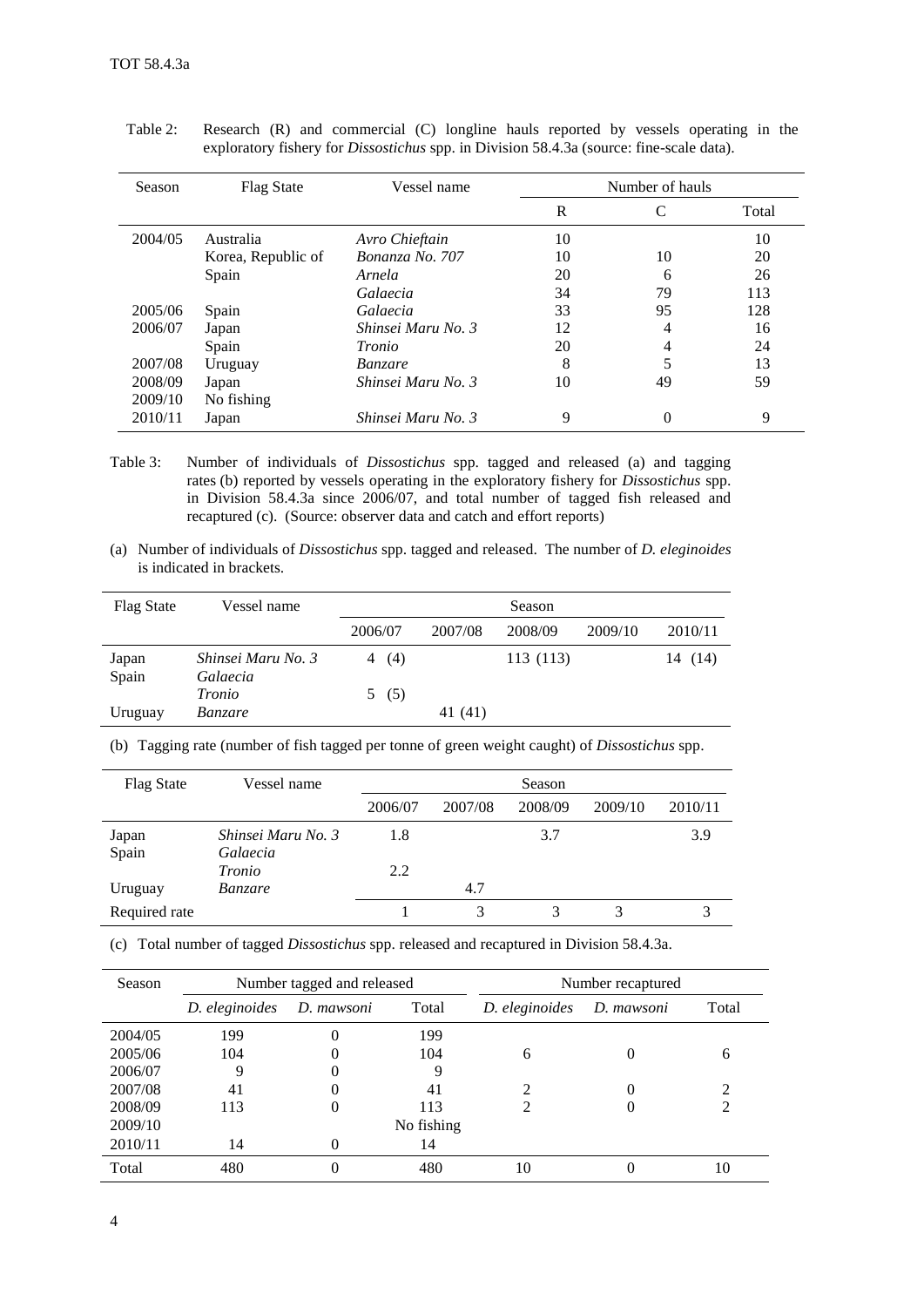

Figure 3: Plot of tag recaptures of *D. eleginoides* in Divisions 58.4.1, 58.4.2 and 58.4.3b recorded between 2003/04 and 2009/10. 'T' indicates the release location and 'R' indicates the recapture location.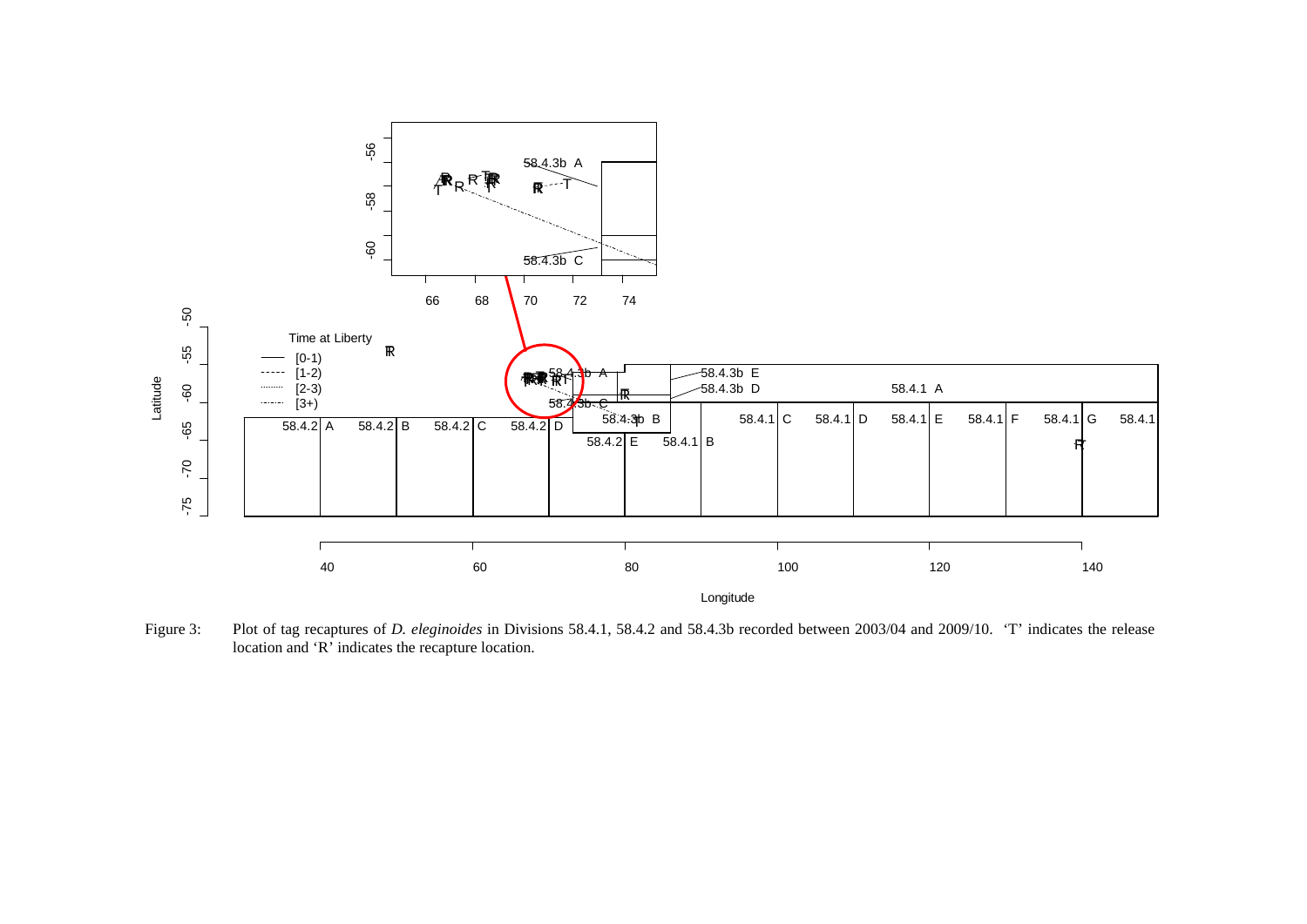<span id="page-7-0"></span>12. In 2010, the Commission required each vessel catching more than 2 tonnes of *Dissostichus* spp. in an exploratory fishery to achieve a minimum tag overlap statistic of 50% in 2010/11 and of 60% from 2011/12 onwards (Annex 41-01/C). The vessel fishing in Division 58.4.3a in 2010/11 achieved a tag overlap statistic greater than 50% (84%, Table 4).

Table 4: Time series of the tag-overlap statistic (CM 41-01) for *Dissostichus mawsoni* and *D. eleginoides* tagged in Division 58.4.3a. The statistic was implemented in 2010/11, and comparative values were calculated for previous seasons. Values were not calculated for total catches of less than 2 tonnes (\*) and length data were aggregated by 10 cm length intervals.

| <b>Species</b> | Flag State | Vessel name        | 2006/07 | 2007/08 | 2008/09 | 2009/10 | 2010/11 |
|----------------|------------|--------------------|---------|---------|---------|---------|---------|
| D. mawsoni     | Japan      | Shinsei Maru No. 3 | ∗       |         | *       |         |         |
| D. eleginoides | Japan      | Shinsei Maru No. 3 | ∗       |         | 45      |         | 84      |
|                | Spain      | Tronio             | ∗       |         |         |         |         |

# **3.2 Fixed parameter values**

13. None available for this fishery.

# **4. Stock assessment**

14. Progress on assessing the exploratory fishery in Division 58.4.3a was presented in WG-SAM-08/5 and a summary was provided in SC-CAMLR-XXVII, Annex 7, paragraphs 3.6 to 3.8. WG-SAM recommended that WG-FSA use the methods described in this paper to provide management advice for the *Dissostichus* spp. fishery in this division (SC-CAMLR-XXVII, Annex 7, paragraph 4.4).

15. The Working Group considered that there was less uncertainty about using the tagging information in Division 58.4.3a compared with Divisions 58.4.1 and 58.4.2. The reason for this was that, given the number of releases and catch levels (both legal and IUU), if the observed number of tags was an underestimate (e.g. there should have been 10 recaptures rather than the five observed) then there would be a very large chance that the population in the division over the period of the tag experiment would have to have been effectively removed by fishing. The Working Group agreed that this is not the case and this provided some confidence in using the tagging data to estimate population size in this division.

16. The preliminary stock assessment detailed in WG-SAM-08/5 employed a biomass dynamic surplus production model to assess the status of the stock, using the release (199) and recapture (5) data for 2005 and 2006 respectively, as well as legal and illegal catches for this division. Resultant stock size estimates were then used to estimate long-term yields (using the CCAMLR decision rules) under four different assumptions about the additional uncertainty in future stock dynamics, beyond that already accounted for in the stock assessment. This gave a range of potential long-term yields: 113, 105, 103 and 86 tonnes, which encompassed a wide-range of future stock dynamic uncertainty assumptions (two recapture probability models (binomial and normal) and three different values for future process error).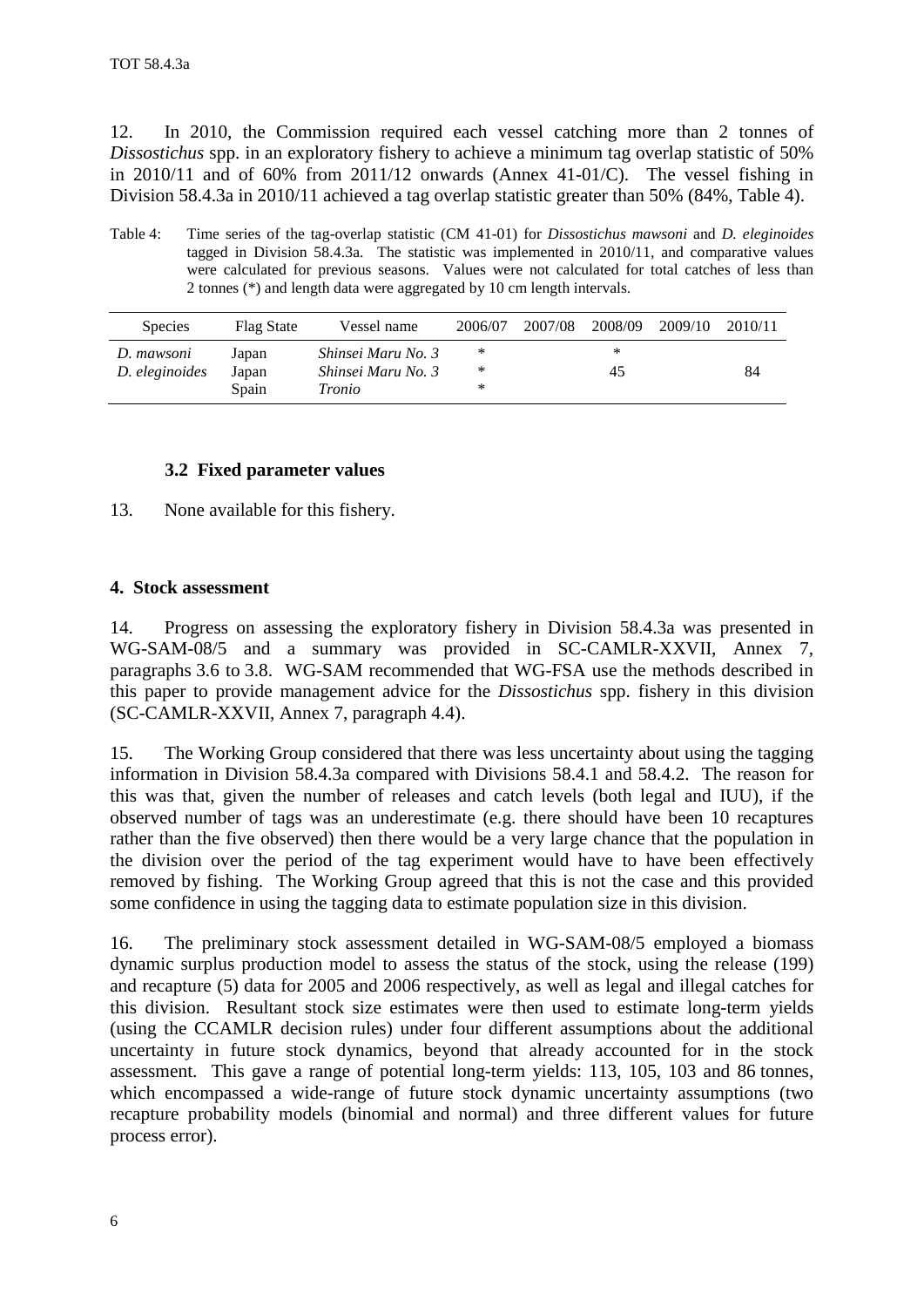<span id="page-8-0"></span>17. In 2008 the Working Group agreed that the catch limit of 250 tonnes was not a sustainable catch level. A catch limit in the range of 86 to 113 tonnes was proposed. The Scientific Committee endorsed this advice and the Commission set a catch limit of 86 tonnes for 2008/09.

#### **5. By-catch of fish and invertebrates**

#### **5.1 By-catch removals**

18. Catches of by-catch species groups (macrourids, rajids and other species) reported in fine-scale data, their respective catch limits, and number of rajids cut from lines and released alive are summarised in Table 5. The by-catch in this fishery consists predominantly of rajids (up to 17 tonnes per season). Catches of macrourids have been reported up to 2 tonnes per season.

Table 5: Catch history for by-catch species (macrourids, rajids and other species), catch limits and number of rajids released alive in Division 58.4.3a. Catch limits are for the whole fishery (see CM 33-03 for details). (Source: fine-scale data)

| Season  | <b>Macrourids</b>          |                               | Rajids                     |                               |                    | Other species              |                               |
|---------|----------------------------|-------------------------------|----------------------------|-------------------------------|--------------------|----------------------------|-------------------------------|
|         | Catch<br>limit<br>(tonnes) | Reported<br>catch<br>(tonnes) | Catch<br>limit<br>(tonnes) | Reported<br>catch<br>(tonnes) | Number<br>released | Catch<br>limit<br>(tonnes) | Reported<br>catch<br>(tonnes) |
| 2003/04 | 26                         | 0                             | 50                         | $\theta$                      |                    | 20                         | 0                             |
| 2004/05 | 26                         | $\mathfrak{D}$                | 50                         | 17                            | 985                | 20                         | 2                             |
| 2005/06 | 26                         |                               | 50                         |                               |                    | 20                         |                               |
| 2006/07 | 26                         | $\leq$ 1                      | 50                         | $<$ 1                         |                    | 20                         |                               |
| 2007/08 | 26                         | $\leq$ 1                      | 50                         | 2                             |                    | 20                         | $<$ l                         |
| 2008/09 | 26                         | 2                             | 50                         | $\overline{c}$                | 57                 | 20                         | $\overline{2}$                |
| 2009/10 | 26                         | $\theta$                      | 50                         | $\theta$                      |                    | 20                         | 0                             |
| 2010/11 | 26                         | $\leq$                        | 50                         | $\leq$ 1                      |                    | 20                         | $<$ $\rm{I}$                  |

# **5.2 Assessment of impacts on affected populations**

19. None available for this fishery.

#### **5.3 Identification of levels of risk**

20. None available for this fishery.

#### **5.4 Mitigation measures**

21. In 2008, the Commission agreed to the Year-of-the-Skate, and the protocol in CCAMLR-XXVII, paragraph 4.55, was implemented.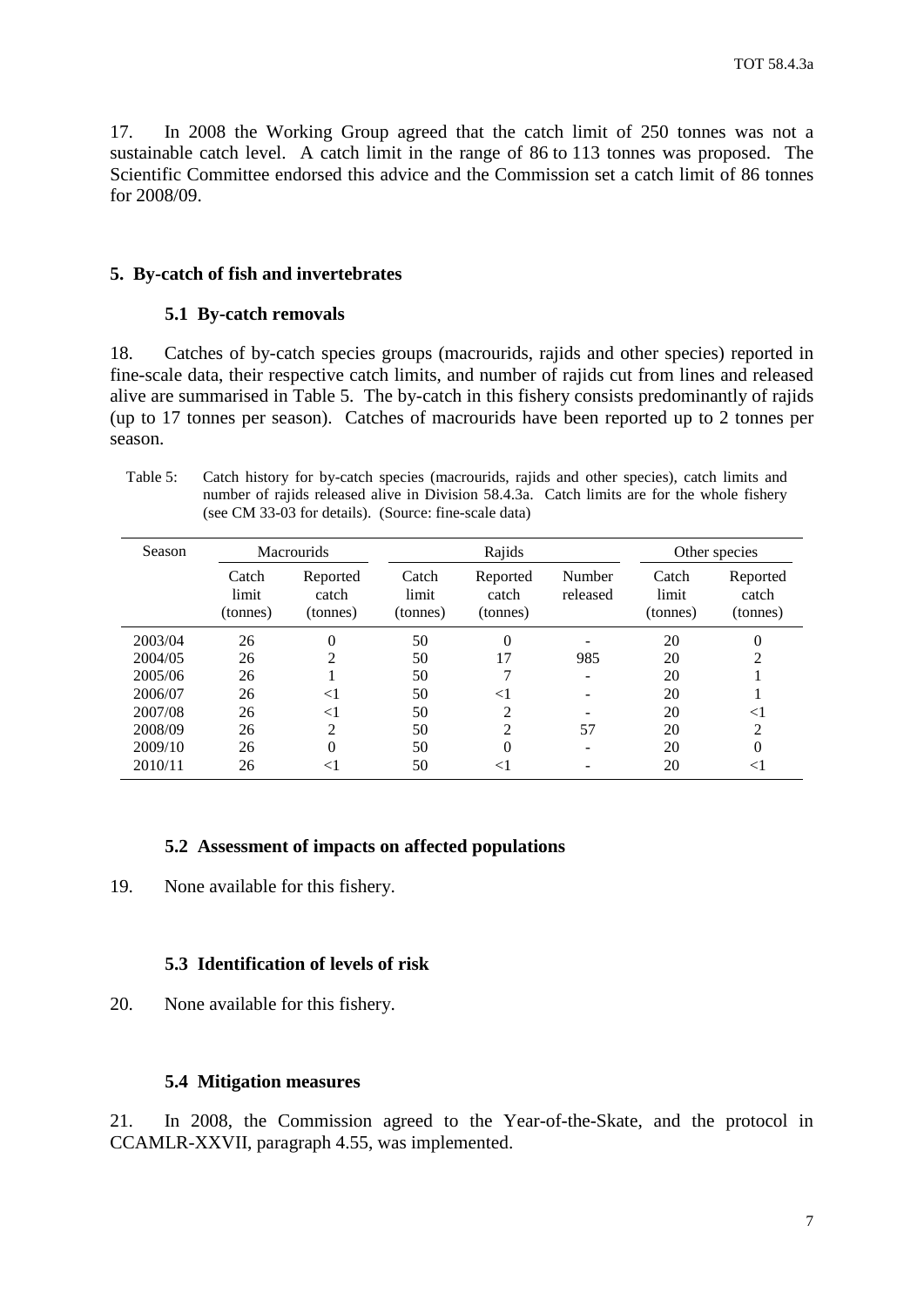<span id="page-9-0"></span>22. In 2009, the Commission agreed that the Year-of-the-Skate should be extended to 2009/10 in order to allow for sufficient data to be collected for preliminary assessments to be made in the future (see SC-CAMLR-XXIX, Annex 8, paragraphs 6.14 to 6.21).

23. During WG-FSA-10 it was concluded that the Year-of-the-Skate had been a success overall and had met its objectives to enhance data collection and improve tagging in order to develop assessments (SC-CAMLR-XXVI, Annex 5, paragraphs 6.34 and 6.35). Based on conclusions reported in WG-FSA-10/25 for data in Subareas 88.1 and 88.2 and review of data across all exploratory areas and divisions during the meeting, the Working Group concluded that data collection rates for skates could return to standard levels for these species in 2010/11 until further notice, and the mandatory skate tagging requirements could be removed from the relevant conservation measures. However, the requirement for all skates to be brought on board or alongside the hauler to be correctly identified, scanned for tags and for their condition to be assessed should be made mandatory, and the Working Group recommended that CM 33-03 be revised accordingly. Continued scanning for tags by crew and observers is imperative to enable updates to be made to preliminary assessments of skates in the future.

### **6. By-catch of birds and mammals**

#### **6.1 By-catch removals**

24. There have been no observed seabird mortalities for Division 58.4.3a (Table 6).

| Season  | By-catch limit<br>(number of birds) | Mortality rate<br>(birds/thousand hooks) | Total estimated mortality<br>(number of birds) |
|---------|-------------------------------------|------------------------------------------|------------------------------------------------|
| 2003/04 | $3*$                                |                                          |                                                |
| 2004/05 | $3*$                                |                                          |                                                |
| 2005/06 | $3^*$                               |                                          |                                                |
| 2006/07 | $3*$                                |                                          |                                                |
| 2007/08 | $3*$                                |                                          |                                                |
| 2008/09 | $3*$                                |                                          |                                                |
| 2009/10 | $3*$                                |                                          |                                                |
| 2010/11 | $3*$                                |                                          |                                                |

Table 6: Seabird by-catch limit, observed mortality rate and total estimated mortality of seabird by-catch in Subarea 58.4, including Division 58.4.3a.

\* Per vessel during daytime setting.

25. No marine mammal interactions or mortalities were observed in 2010/11.

26. In 2011, as in previous years, WG-IMAF agreed the risk level of seabirds in this fishery in Division 58.4.3a is category 3 (average) (SC-CAMLR-XXX, Annex 8).

#### **6.2 Mitigation measures**

27. CM 25-02 applies to this fishery and in recent years has been linked to an exemption for night setting in CM 24-02 and subject to a seabird by-catch limit. Offal and other discharges are regulated under CM 26-01.